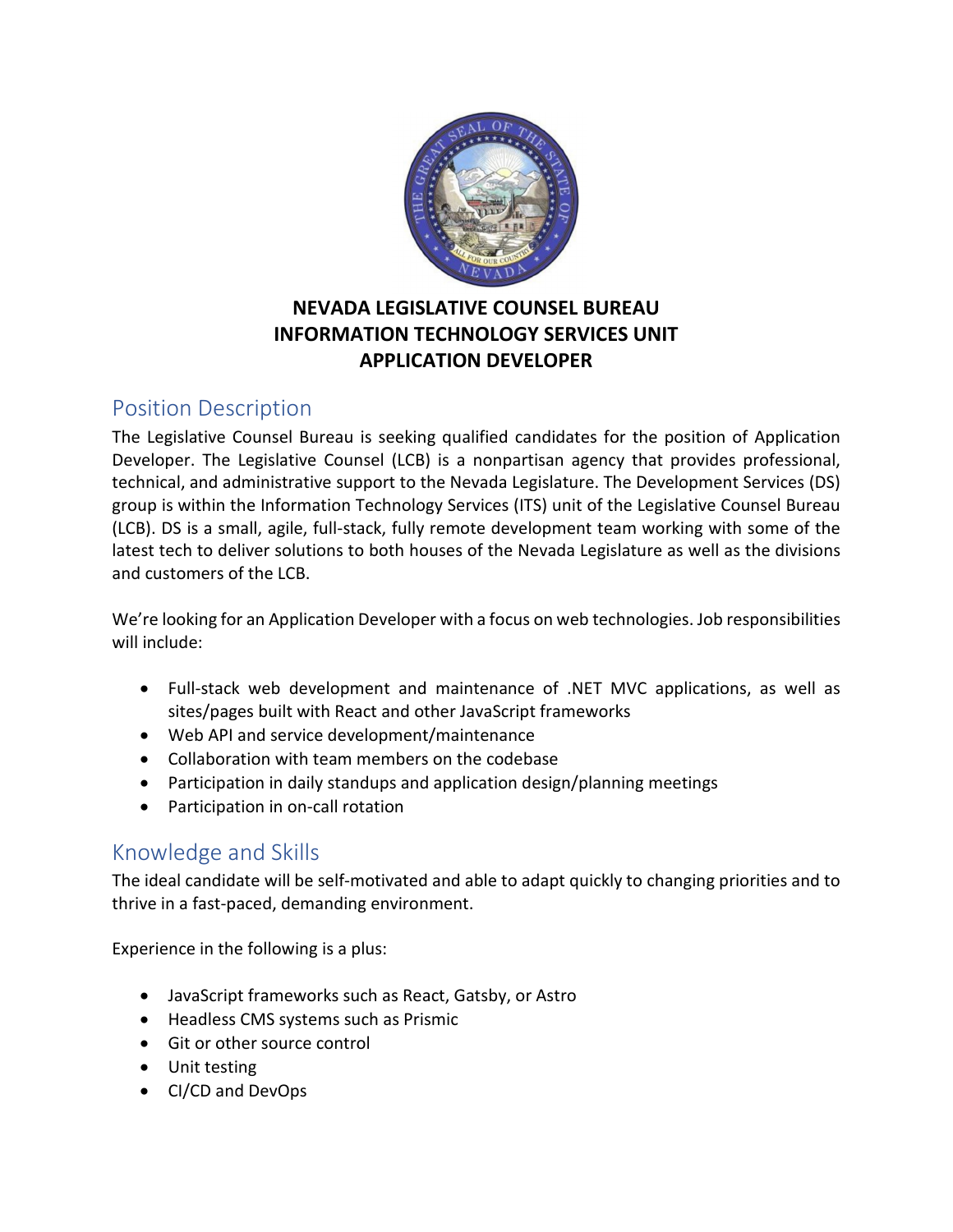- Scripting
- SQL Development
- Wireframing
- Creating documentation

## Salary and Benefits

The salary for this position is based on a Grade 38, which has an annual salary of approximately \$58,380 to \$87,320, based upon the employee/employer paid retirement option. Actual salary will depend on qualifications and experience. Employees receive the same benefits available to state employees generally, including paid annual leave, paid sick leave, health insurance and retirement benefits.

An explanation of the retirement options and information regarding state retirement benefits may be accessed at www.nvpers.org. A description of the current health, vision and dental benefits available to all employees may be accessed at https://pebp.state.nv.us/. Other optional benefits are available, included a deferred compensation program.

### Minimum Qualifications

- High school diploma or general education degree (GED) equivalent
- Strong experience with standard web development languages (HTML, CSS, vanilla JavaScript)
- Experience with an object-oriented language (C#, Java, Python, etc.)
- Knowledge of the software development lifecycle
- Able to provide extended hours of support during and in preparation for the legislative session and on-call support on a rotating basis.
- A distraction-free remote work environment
- Strong written and verbal communication skills

# Working Environment

This position is fully remote. Our group is hard-working, forward thinking, and has a high-level of autonomy. We are constantly evaluating and implementing new and exciting technologies that allow us to provide the best possible solutions for our customers. Our developers utilize servergrade dual-monitor workstations along with tooling such as MSDN, ReSharper, MS Teams, Notion, BeyondCompare, VS Code, UltraEdit, Balsamiq, Whimsical and more.

The person in this position may sit and stand for extended periods and operate a computer and other home-office equipment. Significant overtime is required during the legislative session and may also be required at other times as needed.

### Application Process

Applicants are required to have a background check and any offer of employment is conditional pending the results of the background check.